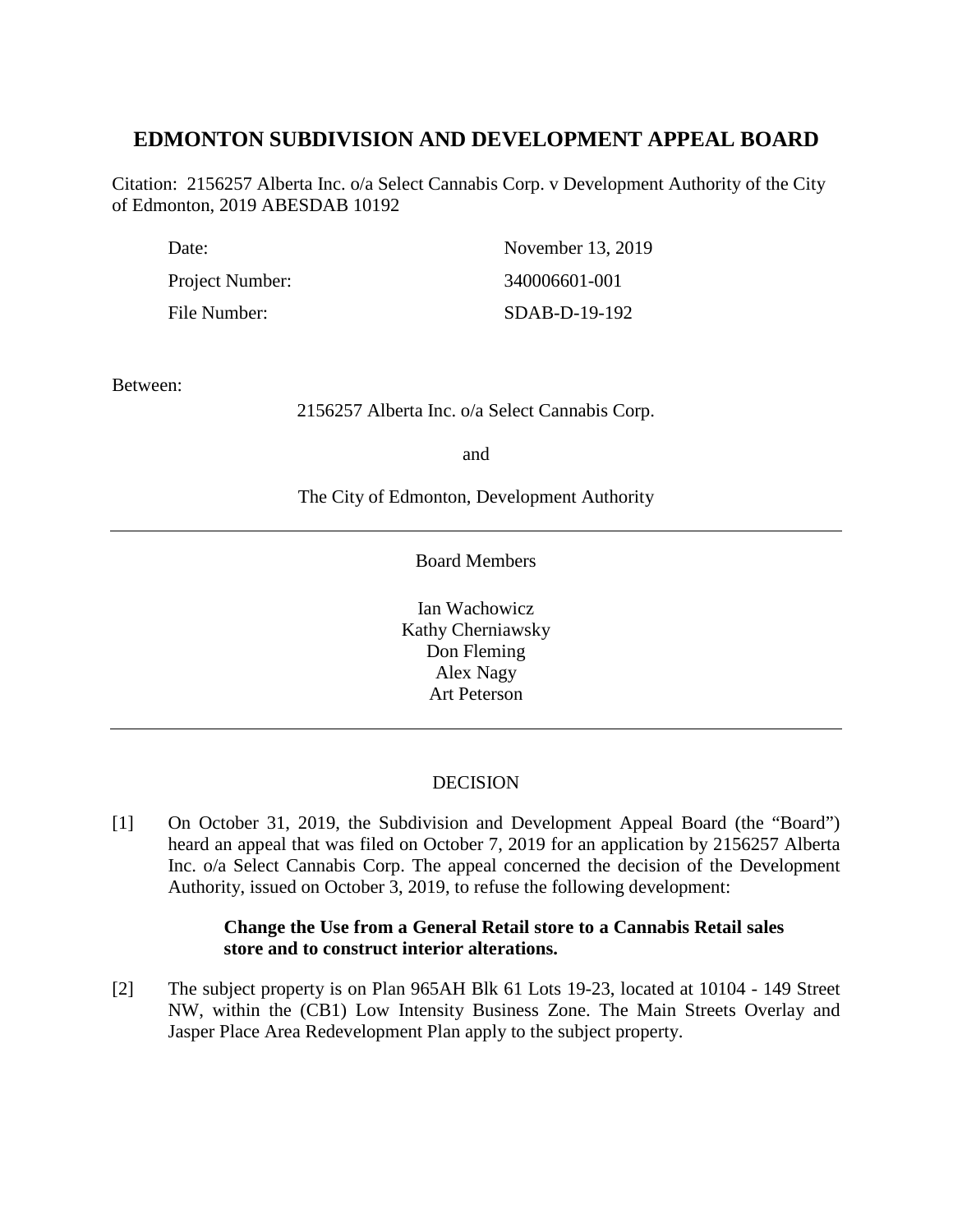- [3] The following documents were received prior to the hearing and form part of the record:
	- Copy of the Development Permit application with attachments, proposed plans, and the refused Development Permit;
	- The Development Officer's written submission; and
	- The Appellant's written submissions.

#### **Preliminary Matters**

- [4] At the outset of the appeal hearing, the Chair confirmed with the parties in attendance that there was no opposition to the composition of the panel.
- [5] The Chair outlined how the hearing would be conducted, including the order of appearance of parties, and no opposition was noted.
- [6] The appeal was filed on time, in accordance with section 686 of the *Municipal Government Act*, RSA 2000, c M-26.

## **Summary of Hearing**

- *i) Position of the Appellant, 2156257 Alberta Inc. o/a Select Cannabis Corporation*
- [7] E. Parker of Parlee McLaws LLP appeared to represent the Appellant. His clients, T. Nguyen and A. Nguyen were also present.
- [8] The development permit was refused because the proposed Cannabis Retail Sales does not comply with the minimum 100-metre setback requirement from public lands zoned (A) Metropolitan Recreation Zone or (AP) Public Parks Zone per section 70.2(b) of the *Edmonton Zoning Bylaw*. The proposed setbacks are 60 metres from an (A) Zone and 96 metres from an (AP) Zone and the proposed Cannabis Retail Sales is therefore deficient by 40 metres and 4 metres, respectively.
- [9] Mr. Parker's clients will operate the proposed Cannabis Retail Sales and bring extensive combined knowledge and experience in both the retail and business fields, including the cannabis industry.
- [10] Several interior renderings of the proposed Cannabis Retail Sales were shown to illustrate that the premises will be visually appealing and that all required standards will be met.
- [11] The proposed Cannabis Retail Sales will benefit the local community and the neighbouring tenants are supportive; they believe the proposed development will bring more customers to the area.
- [12] All other municipal, federal and provincial legislation as well as the requirements of Alberta Gaming, Liquor & Cannabis will be complied with.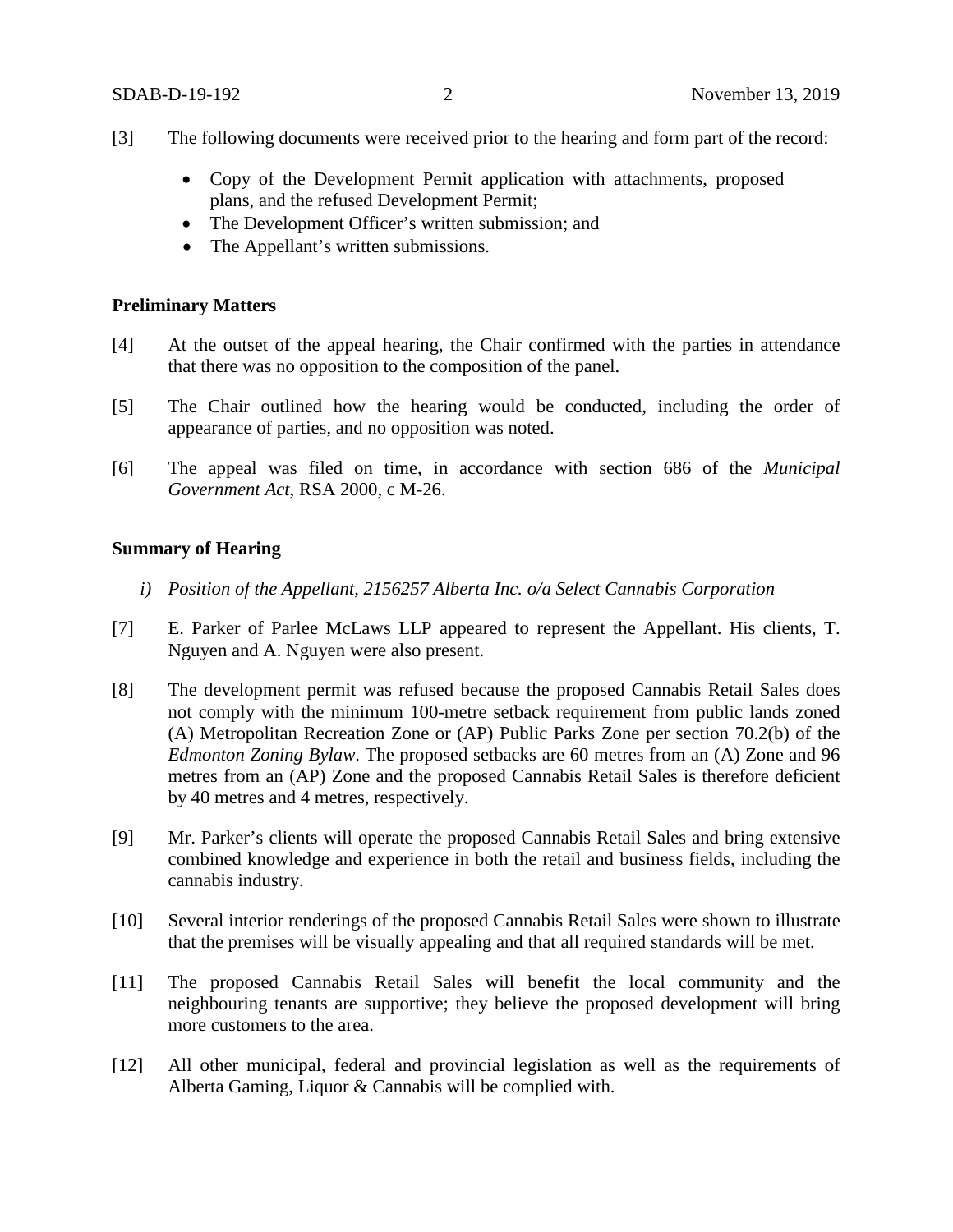- [13] The Board has the authority to grant the required variances per section  $687(3)(d)$  of the *Municipal Government Act* because the proposed development would not unduly interfere with the amenities of the neighbourhood or materially interfere with or affect the use, enjoyment or value of neighbouring parcels of land. The proposed development conforms with the use prescribed for the land or building in the *Edmonton Zoning Bylaw*.
- [14] As per *Newcastle Centre GP Ltd. v Edmonton (City)*, 2014 ABCA 295, a presumption of harm cannot be inferred from non-compliance with the *Edmonton Zoning Bylaw*. No evidence of any harm has been provided in this appeal. In fact, the surrounding landowners are supportive of the proposed development.
- [15] A series of photographs was shown to provide context to the proposed site and surrounding area and illustrate why it is appropriate to grant the required variances:
	- a) The distance from the edge of the proposed Cannabis Retail Sales store to the closest point of the MacKinnon Ravine (zoned A – Metropolitan Recreation Zone) is 105 metres and the actual walking distance is 150 metres. A pedestrian would have to walk 340 metres and cross 14 lanes of major arterial traffic at a controlled intersection to access the entrance to the mixed use path providing access to the river valley.
	- b) The closest point of MacKinnon Ravine to the Cannabis Retail Sales is a very steep slope with no useable public land or playgrounds.
	- c) A pedestrian would have to walk 120 metres and cross 4 lanes of traffic on 102 Avenue to get to the other conflicting site to the north (AP Zone). There are no playing fields, playgrounds, sitting areas, or picnic areas for public use close to the proposed Cannabis Retail Sales in this AP Zone and there is a raised berm and a line of trees along the west side of this 45-metre wide park.
	- d) The proposed Cannabis Retail Sales is located in a commercial plaza and is not facing any residential buildings. There are no trees or other security concerns in front of the store.
	- *ii) Position of the Development Officer, S. Chow*
- [16] Prior to answering questions from the Board Mr. Chow drew the Appellant's attention to section 70.6 of the *Edmonton Zoning Bylaw* which outlines design requirements for Cannabis Retail Sales.
- [17] Mr. Chow confirmed it is the City's general practice to use the site-to-site measurement for most separation distances. One exception is for Liquor Stores where the separation distances are measured from building wall to building wall.
- [18] The Development Officer has no authority to reduce the required separation distances.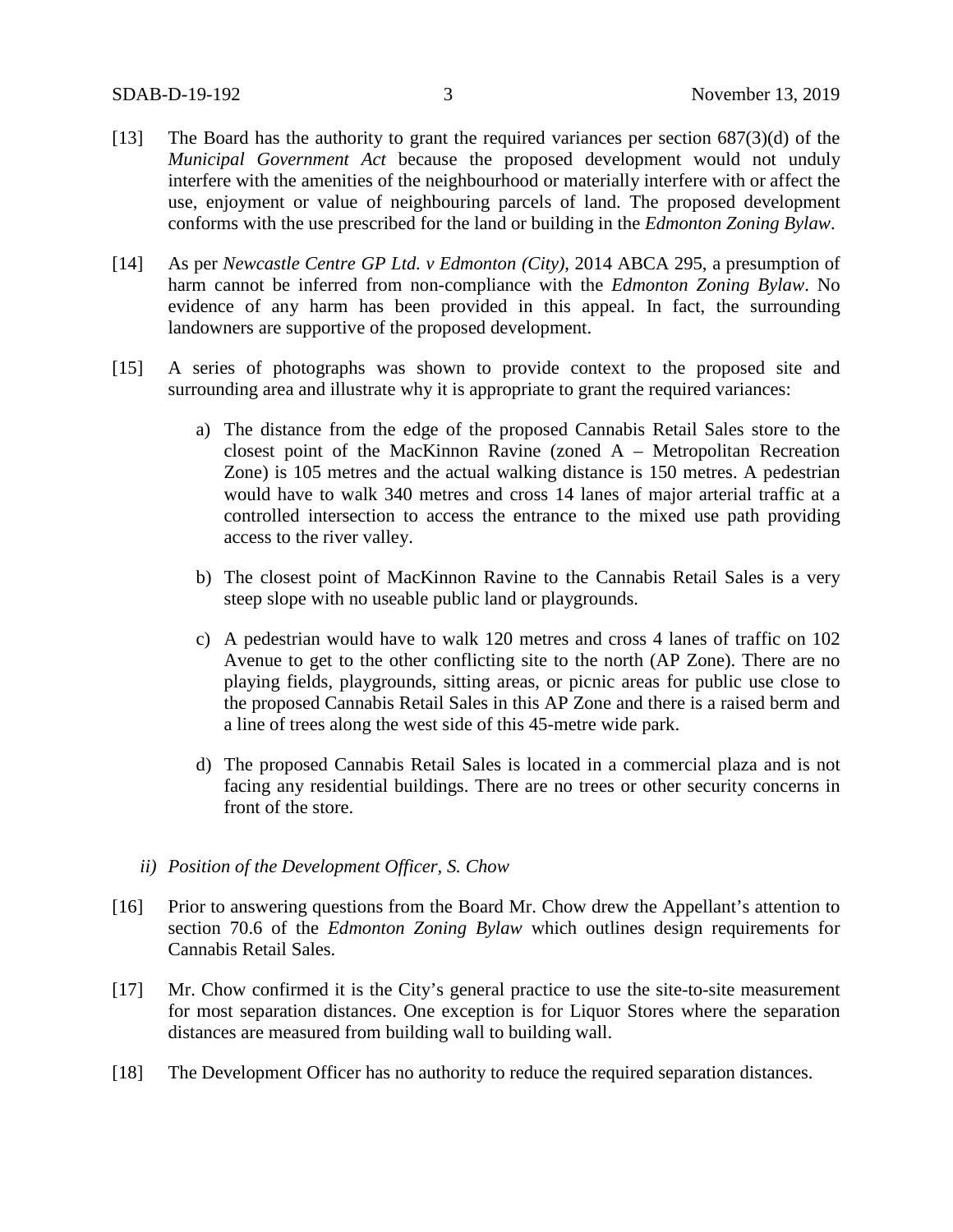- [19] Mr. Chow is not aware of any problems related to the proximity of existing Cannabis Retail Sales to lands zoned A or AP within the City.
- [20] No complaints have been received from any neighbouring retail businesses regarding this proposed development.

#### *iii) Rebuttal of the Appellant*

[21] The Appellants confirmed they have no objections to the Development Officer's recommended conditions should this development be approved.

#### **Decision**

- [22] The appeal is **ALLOWED** and the decision of the Development Authority is **REVOKED**. The development is **GRANTED** as applied for to the Development Authority, subject to the following **CONDITIONS**:
	- 1. There shall be no parking, loading, storage, trash collection, outdoor service or display area permitted within the required 4.5m (14.76 ft.) setback. (Reference Section 340.4(3) & (5)).
	- 2. All required parking and loading facilities shall only be used for the purpose of accommodating the vehicles of clients, customers, employees, members, residents or visitors in connection with the building or Use for which the parking and loading facilities are provided, and the parking and loading facilities shall not be used for driveways, access or egress, commercial repair work, display, sale or storage of goods of any kind. (Reference Section 54.1.1.c).
	- 3. Signs require separate Development Applications.
	- 4. The design requirements for Cannabis Retail Sales per section 70.6 shall be met.
- [23] In granting the development the following variances to the *Edmonton Zoning Bylaw* are allowed:
	- 1. The minimum required separation distance for any Site containing Cannabis Retail Sales from public lands zoned (A - Metropolitan Recreation Zone) of 100 metres per section 70.2(b) is varied to allow a deficiency of 40 metres, thereby decreasing the minimum allowed to 60 metres.
	- 2. The minimum required separation distance for any Site containing Cannabis Retail Sales from public lands zoned (AP - Public Parks Zone) of 100 metres per section 70.2(b) is varied to allow a deficiency of 4 metres, thereby decreasing the minimum allowed to 96 metres.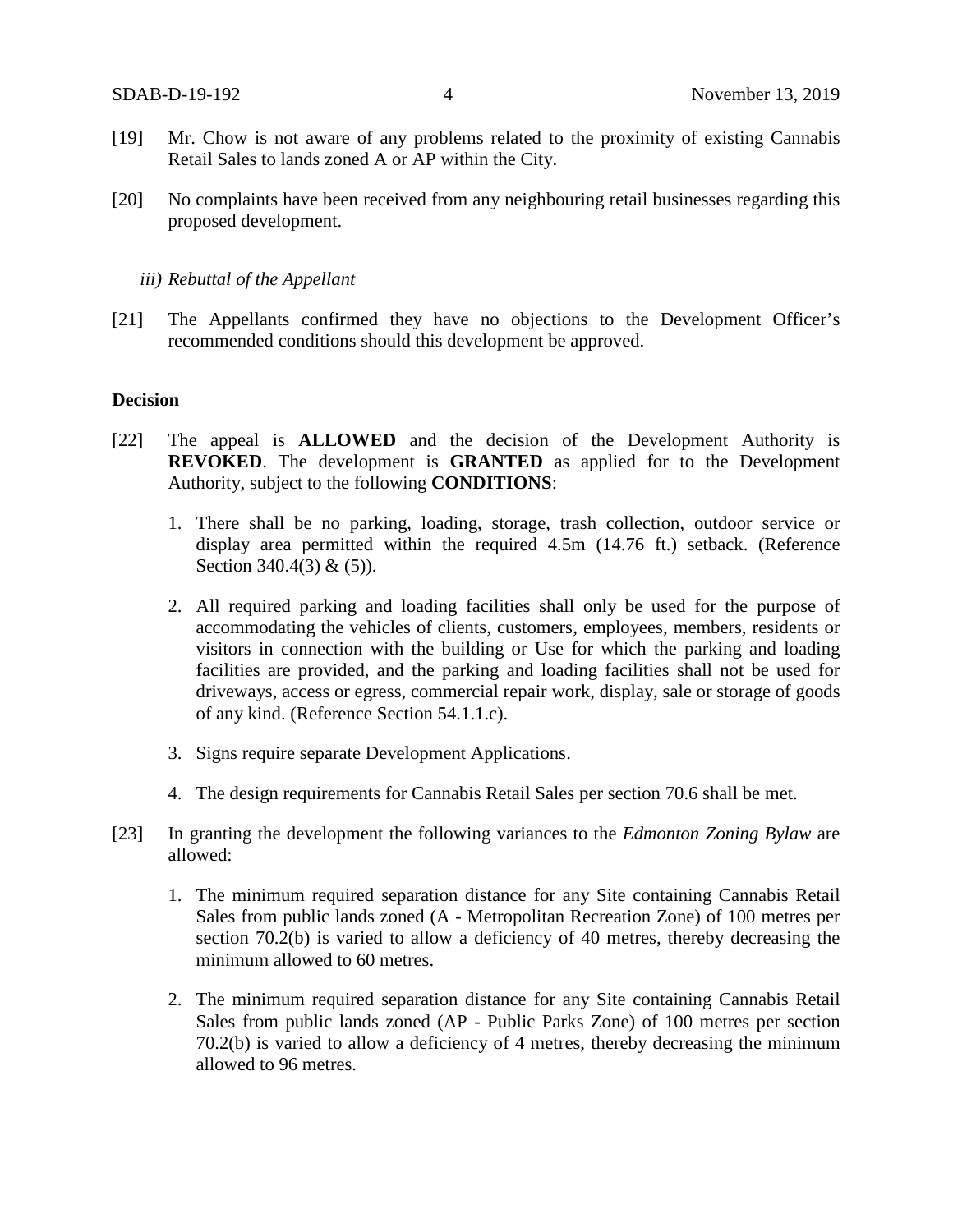### **Reasons for Decision**

- [24] Cannabis Retail Sales is a Permitted Use in the (CB1) Low Intensity Business Zone.
- [25] The Development Authority refused a Development Permit because the proposed Cannabis Retail Sales Use is 96 metres away from an (AP) Public Parks Zone to the north and is 60 metres away from an (A) Metropolitan Recreation Zone to the southeast, when section 70 of the *Edmonton Zoning Bylaw* mandates that Cannabis Retail Sales be at least 100 metres from either Site zoned (A) and (AP).
- [26] The Board has granted variances to both of those separation distances for the following reasons:
	- a) With respect to the proximity to the (AP) Public Parks Zone to the north, the Board notes that the deficiency is only a 4-metre deficiency which the Board finds to be close to a *de minimis* (minimal) variance.
	- b) With respect to the more significant variance requested, the Board notes that this variance is not to an (AP) Public Parks Zone but to an (A) Metropolitan Recreation Zone. The significance of this is that the portion of MacKinnon Ravine that is at issue in this (A) Zone is not an actively used public park, but is a steeply sloped ravine that is wooded and has no structural recreational amenities. In addition, the closest access point to the MacKinnon Ravine is 340 metres away from the proposed location.
	- c) While the proposed Cannabis Retail Sales Use is only 60 metres away as the "crow flies" from MacKinnon Ravine, the Board notes that it is across both 149 Street and Stony Plain Road, which are two significant arterial roads. This forms a significant barrier between MacKinnon Ravine and the proposed Site. A pedestrian traversing from the edge of MacKinnon Ravine would have to cross 14 lanes of traffic and travel 150 metres before reaching the proposed location based on evidence before the Board.
	- d) The proposed bay of the building in which the Cannabis Retail Sales will be located is in fact over 100 metres away, even as the "crow flies", from MacKinnon Ravine. The 60-metre distance is calculated from the edge of the Site in which the proposed Use is located. This is a large Site that encompasses several retail Uses, most of which are closer to MacKinnon Ravine than the proposed Cannabis Retail Sales Use.
- [27] The Board did not receive any letters of objection regarding the proposed development or the variances required and no one attended in opposition to the proposed development.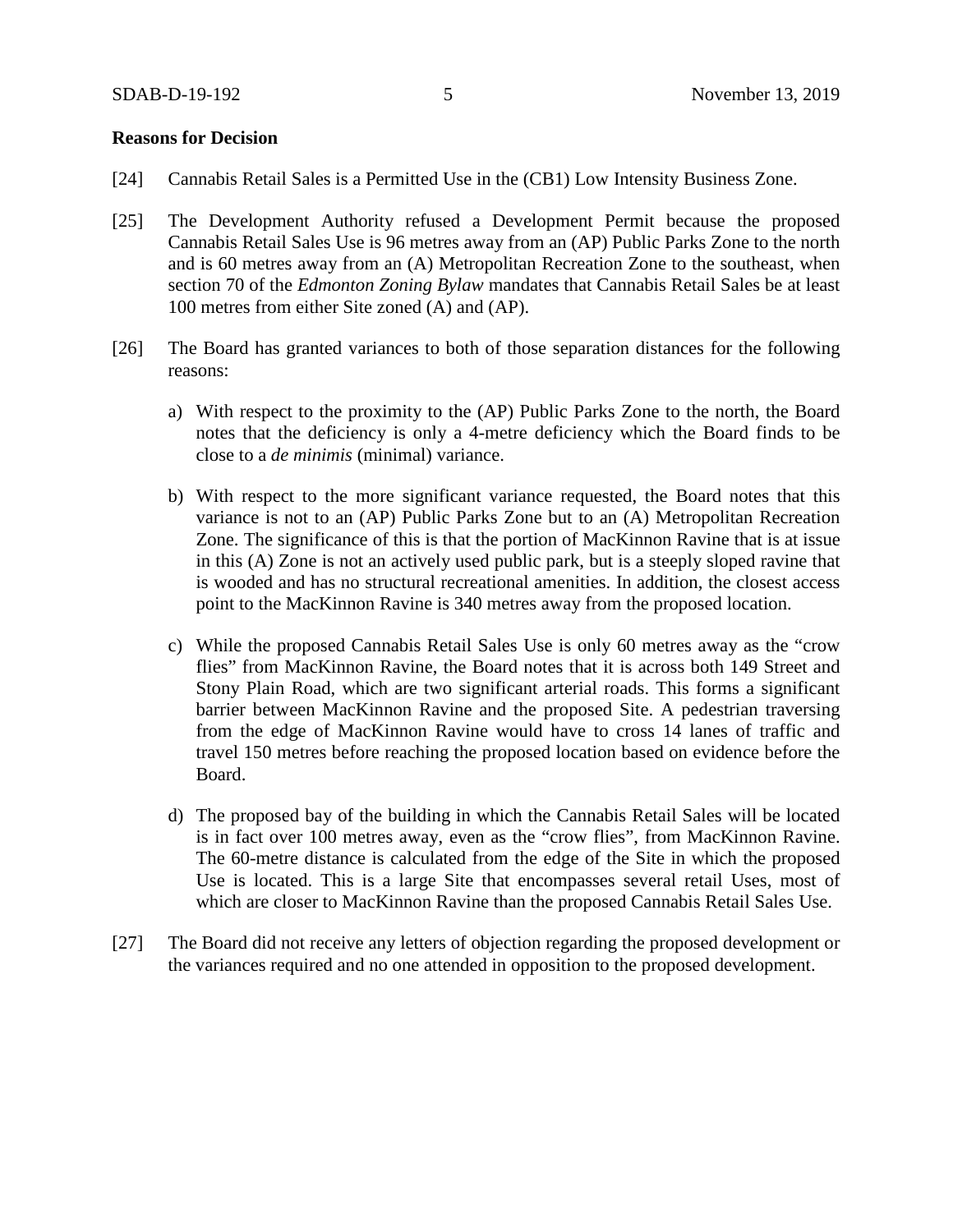[28] The Board finds that the proposed development will not unduly interfere with the amenities of the neighbourhood, nor materially interfere with or affect the use, enjoyment or value of neighbouring parcels of land.

Ian Wachowicz, Chair Subdivision and Development Appeal Board

CC: Parlee McLaws LLP – E. Parker Development & Zoning Services – S. Chow / I. Welch City of Edmonton Law Branch – M. Gunther